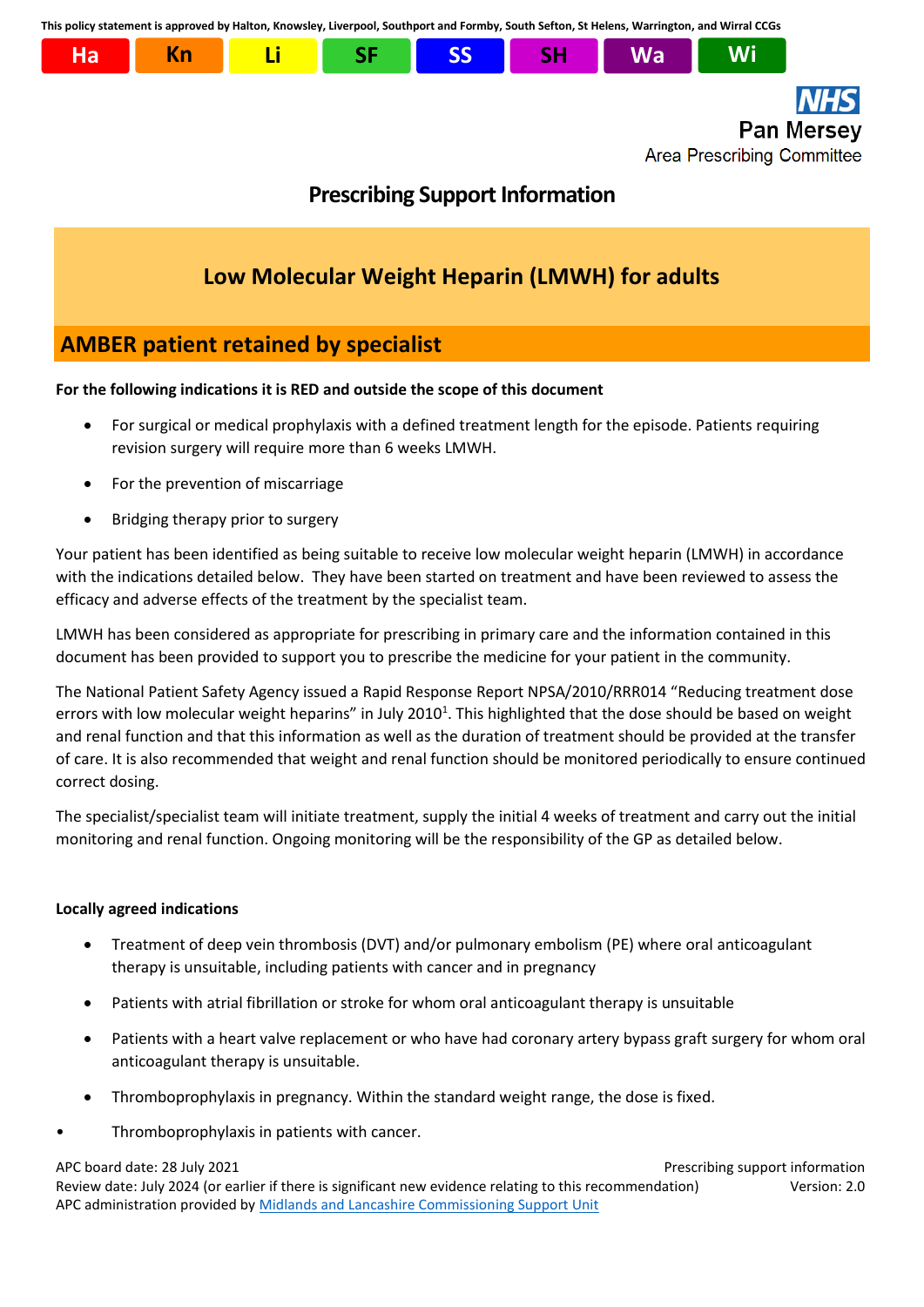#### **Drug, Form and Dose**

Therapeutic doses of LMWH will be based on the patient's weight and renal function and administered by subcutaneous injection. Doses should be expressed both in international units and in milligrams (mg)<sup>2</sup>. (See the relevant SPC for dosing regimens).

Three low molecular weight heparins are available: dalteparin, enoxaparin (and biosimilars) and tinzaparin. Where more than one preparation is available, prescribing should be by brand.

The dose differs for each low molecular weight heparin and for different indications. The dose will be recommended by the specialist/specialist team.

## [Enoxaparin SPC](https://www.medicines.org.uk/emc/search?q=%22enoxaparin+sodium%22) , [Dalteparin SPC](https://www.medicines.org.uk/emc/search?q=DALTEPARIN) [, Tinzaparin SPC](https://www.medicines.org.uk/emc/search?q=TINZAPARIN)

#### **Available Preparations**

See the Pan Mersey website, SPC or the BNF.

### **How long the medicine should be prescribed for**

The specialist/specialist team will specify the duration of treatment. Patients with cancer-associated thrombosis receive 6-12 months of LMWH treatment.

Pregnant patients receive LMWH treatment for the duration of pregnancy and until 6 weeks after delivery. GP to stop prescribing for these patients as communicated in the discharge/clinic letter.

#### **Monitoring recommendations**

Routine monitoring is not necessary for prophylactic doses in pregnancy (Green-top guidelines). The consultant will indicate what monitoring will be done in the first letter to the GP. The following table details generic monitoring recommendations by indication.

The patient's weight will also be monitored by the GP.

|                            | <b>Baseline</b> | VTE (inc<br>Cancer) | Pregnancy<br>(prophylaxis) | Pregnancy<br>(treatment) | AF/Stroke          | <b>Heart</b><br>Valve |
|----------------------------|-----------------|---------------------|----------------------------|--------------------------|--------------------|-----------------------|
| <b>FBC</b>                 | ✓               | $4-6$<br>monthly    | No routine<br>monitoring   | 3 monthly                | $4 - 6$<br>monthly | $3 - 4$<br>monthly    |
| U&E                        | ✓               | $4 - 6$<br>monthly  | No routine<br>monitoring   | 3 monthly                | $4 - 6$<br>monthly | $3 - 4$<br>monthly    |
| Weight                     |                 | $4-6$<br>monthly    | No routine<br>monitoring   | No routine<br>monitoring | $4 - 6$<br>monthly | $3 - 4$<br>monthly    |
| <b>DEXA</b><br><b>Scan</b> |                 | Every 2<br>vears    | No routine<br>monitoring   | No routine<br>monitoring | Every 2<br>years   | Every 2<br>years      |

The specialist may monitor anti-factor Xa in selected patients. The anti-factor Xa will be reviewed by the specialist and communicated to the GP along with any dose change recommendations if applicable.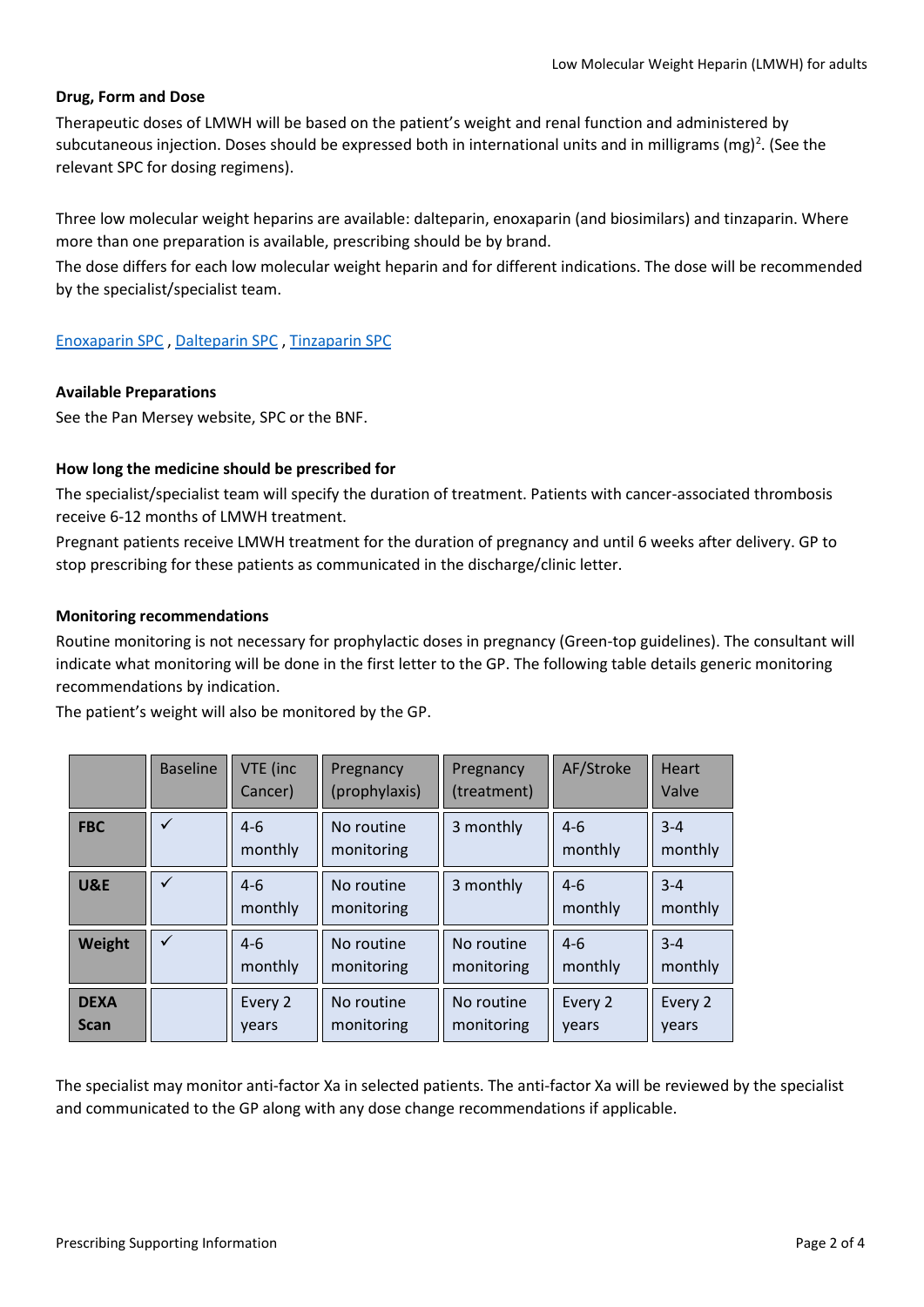#### **Contra-indications**

- Known hypersensitivity to low molecular weight heparins or any excipients
- Active major bleeding and conditions with a high risk of uncontrolled haemorrhage, including recent haemorrhagic stroke
- Recent thrombotic stroke
- Recent surgery to eye or nervous system
- Thrombocytopenia (including history of heparin-induced thrombocytopenia)

Please refer to the summary of product characteristics (SPC) for complete list.

#### **Adverse effects**

- Localised pain, bruising and irritation at the injection site.
- Headache
- Bleeding disorders are rare but there is an increased tendency to bleed.
- Heparin induced thrombocytopenia
- Rarely, an increase in liver enzymes.

Please note this list is not exhaustive – refer to the SPC for complete list.

#### **Interaction with other medicines**

Please refer to the SPC for the full list of drug interactions.

#### **When to seek specialist advice**

• Any adverse effects, other concerns or relevant changes in the patient's condition should be reported to the specialist/specialist team.

#### **Other information**

This prescribing support information should be read in conjunction with the SPC of the relevant low molecular weight heparin.

The prescriber will supply the sharps bins and local arrangements for the disposal of sharps bins will apply.

#### **Contact details for advice**

Please refer to the contact details included in the clinic letter issued by the specialist/specialist team.

#### **Responsibilities for specialist initiating treatment**

It is the responsibility of the specialist who initiates treatment with LMWH to ensure the following information is documented at the point of transfer of prescribing to primary care. This should be documented in the discharge summary or clinic letter.

**I**ndication

**D**ose

**D**uration

**A**dministration- is the patient able to self-administer or have appropriate arrangements been made**. M**onitoring- as detailed above and any additional monitoring requirements.

This should be done on discharge if there is to be no local specialist follow up, or at the point of transfer of prescribing back to primary care. It is also good practice to include the current weight and renal function of the patient (calculated as creatinine clearance using actual body weight).